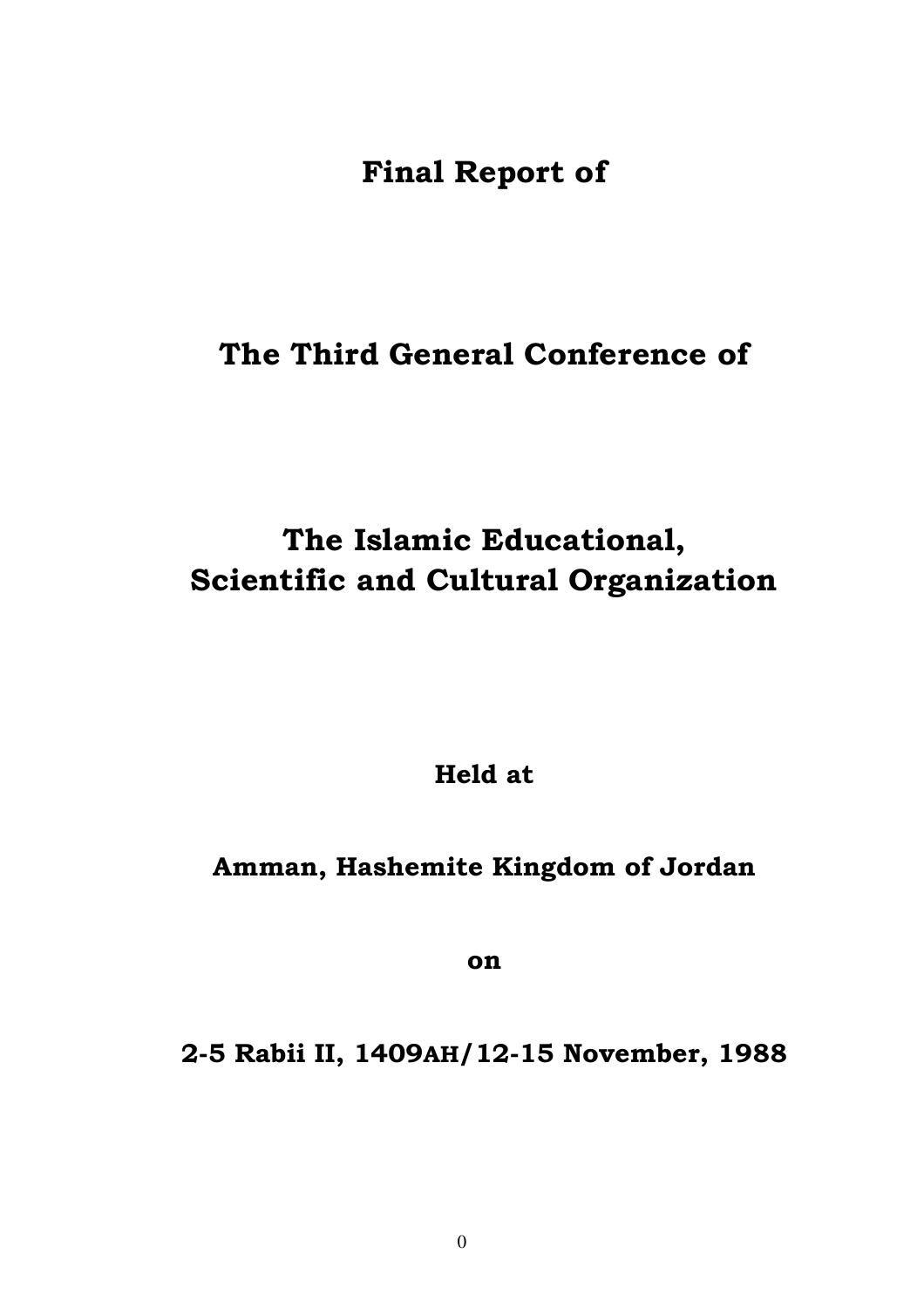### **Opening session**

**1.** The Third General Conference of the Islamic Educational, Scientific and Cultural Organization (ISESCO) held its opening session on Saturday, 2 Rabii II, 1409H / November 12, 1988 in Amman. His Royal Highness, Crown Prince Hassan bin Talal, graced the occasion on behalf of His Majesty King Hussein bin Talal, Monarch of the Hashemite Kingdom of Jordan. As the Chairman of the Second General Conference was unable to attend the Third General Conference for reasons beyond his control, the Vice-Chairman, His Excellency Mr. Anwar Ibrahim, Minister of Education in Malaysia, represented him.

The opening session was attended by His Excellency Mr. Thouquan Hindawi, Deputy Prime Minister and Minister of Education; His Excellency Prof. Abdelhadi Boutaleb, Director General of ISESCO; and Mr. Mohamed bin Ahmed Al-Othaimine, Chairman of the Executive Council of ISESCO. The meeting was also attended by the delegations of ISESCO's Member States, most of which were headed by Ministers of Education, and by the representatives of guest international organizations and institutions working in ISESCO's fields of competence (*Annex 1*).

**2.** Following the Jordanian national anthem and recitation of verses from the Holy Qur'an, His Excellency Mr. Thouquan Hindawi delivered his welcome address in which he expressed his happiness over the convening of the Third General Conference on the land of the Hashemite Kingdom of Jordan, the land of Islam, deep-rooted Arab Nationalism and faith in Islam's universal message. He then commended the efficient role played by ISESCO, as a vanguard Organization in the fields of education, science and culture. At the close of his speech, he reiterated his thanks to His Royal Highness the Crown Prince for having graciously accepted to inaugurate the Conference and to bestow his patronage thereon (*Annex 2*).

**3.** His Excellency Mr. Mohamed bin Ahmed Al-Othaimine, Chairman of the Executive Council, then greeted the participants and expressed his gratitude to His Royal Highness, the Crown Prince, for having accepted to inaugurate this Conference, and to the Hashemite Kingdom of Jordan for the warm welcome and generous hospitality extended to the participants. He then stressed the importance of ISESCO's fields of competence and the crucial role played by the Islamic Organization in the overall advancement of the Islamic communities. He felicitated His Excellency the Director General for his efforts to overcome the difficulties and obstacles with which ISESCO has been confronted, particularly those resulting from scarcity of resources and from failure of some Member States to honour their commitments. At the close of his address, he urged Member States to step up their support to the Organization, so that it may fulfil its sacred mission and expressed the hope that this Conference would achieve results worthy of the aspirations of the Islamic World (*Annex 3*).

**4.** The representative of the Chairman of the Second General Conference, His Excellency Dr. Shamsuddin Muhammad Qureshi then addressed the Conference and pointed out that the Organization embodied the aspirtation and hopes of Muslims all over the world and that despite the fact that i twas set up only recently, it managed to develop a distinctive structure of its own while taking into consideration the experience of similar organizations.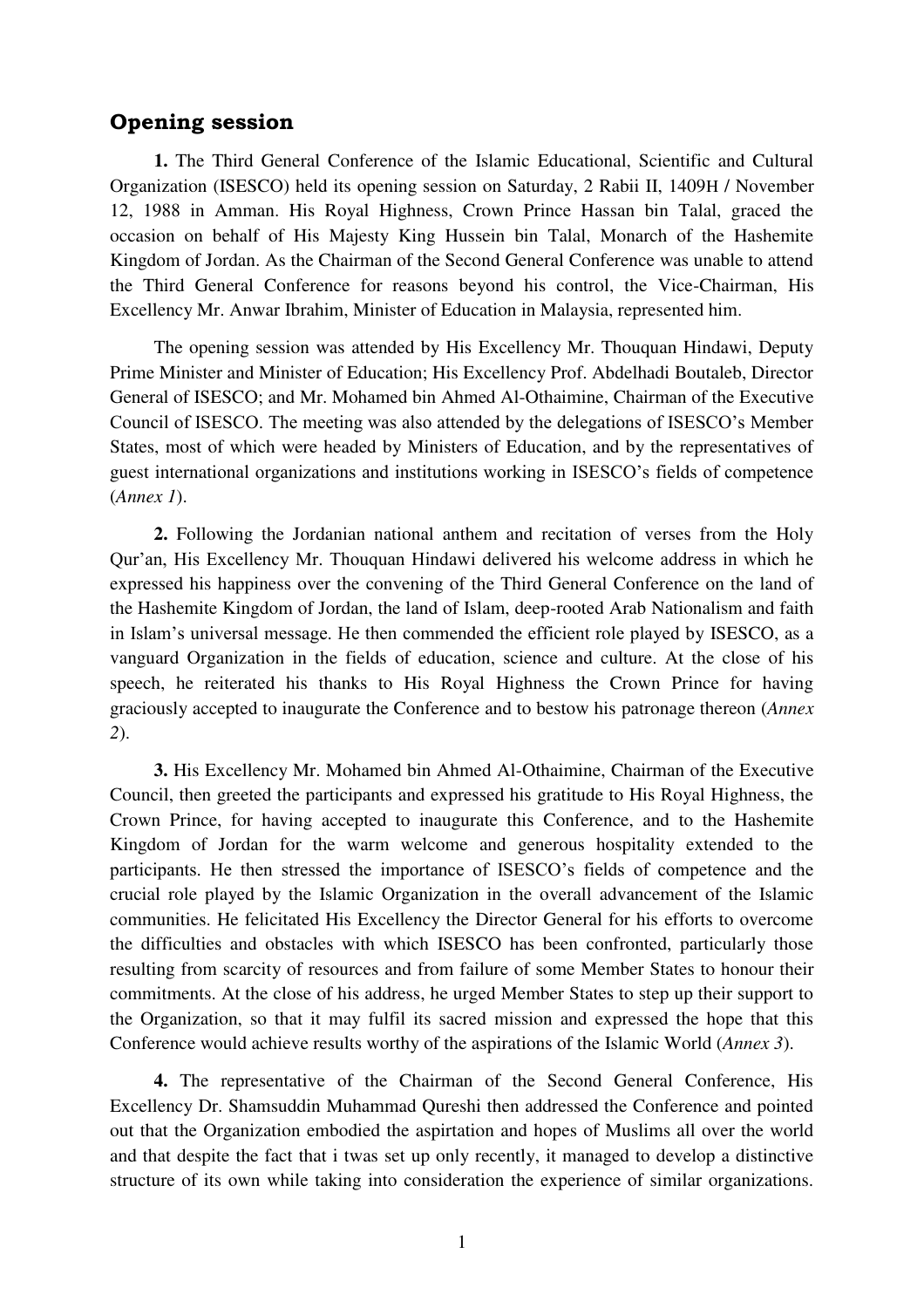He further indicated that the General Directorate had acquired ample experience anf full confidence and that it had shown commitment and dedication in the management of the Organization in a dynamic and efficient manner. He underlined the need for serious and confident intellectual and practical undertakings (*Annex 4*).

**5.** Speaking next, His Excellency Prof. Abdelhadi Boutaleb, Director General of ISESCO expressed deep appreciation at the convening of ISESCO's Third General Conference in the Hashemite Kingdom of Jordan and extended his grateful thanks to His Royal Highness the Crown Prince for having graced the Conference by his presence on behalf of His Majesty King Hussein. He also expressed his thanks to the Government of the Hashemite Kingdom of Jordan for the efforts made to ensure the success of the Ninth Executive Council session and of the Third General Conference of ISESCO.

He highlighted the pioneering role played by the Kingdom in advancing the Arab and Islamic causes, thanks to the sagacious leadership of His Majesty King Hussein in this respect. He also expressed his deep indebtedness to His Majesty for the importance he has attached to the Organization and the blessings he has been granting to its activities ever since its inception.

The Director General then welcomed their Excellencies the Ministers, the distinguished delegates of Member States and the representatives of guest organizations. He mentioned the problems confronting Islamic countries, particularly Palestine, Lebanon and Afghanistan, and emphasized the need for solidarity among the Muslim Ummah. His Excellency the Director General also expressed deep grief and sorrow over the sad demise of Late President General Mohammed Zia-ul-Haq, President of the Islamic Republic of Pakistan, and considered it a great loss for the Muslim Ummah and paid rich tributes for his contribution to the causes of Islam.

He underlined the excellent conditions in which he Conference was being held and which augured well for better times and for greater solidarity among Islamic countries. He recalled the basic rationale which prompted the setting up of ISESCO and which aimed at achieving the educational, scientific and cultural advancement of Islamic countries so that they may meet the challenges of modern times. He then briefly reported on the programmes and activities carried out by the Organization. At the close of his speech, he offered his thanks to His Royal Highness and the Government and the people of the Hashemite Kingdom of Jordan for all the assistance extended to the Conference (*Annex 5*).

**6.** His Royal Highness the Crown Prince Hassan then delivered an address at the beginning of which he welcomed the participants and expressed his pleasure at the convening of the Conference in the Hashemite Kingdom of Jordan, the land of Arab nationalism and Islam. He then conveyed to the participants the greetings of His Majesty King Hussein bin Talal.

His Royal Highness, the Crown Prince referred to the meeting convened by the Organization in 1986 in Amman on ISESCO's role in the promotion of science and technology and pointed to the important recommendations of that meeting. He mentioned the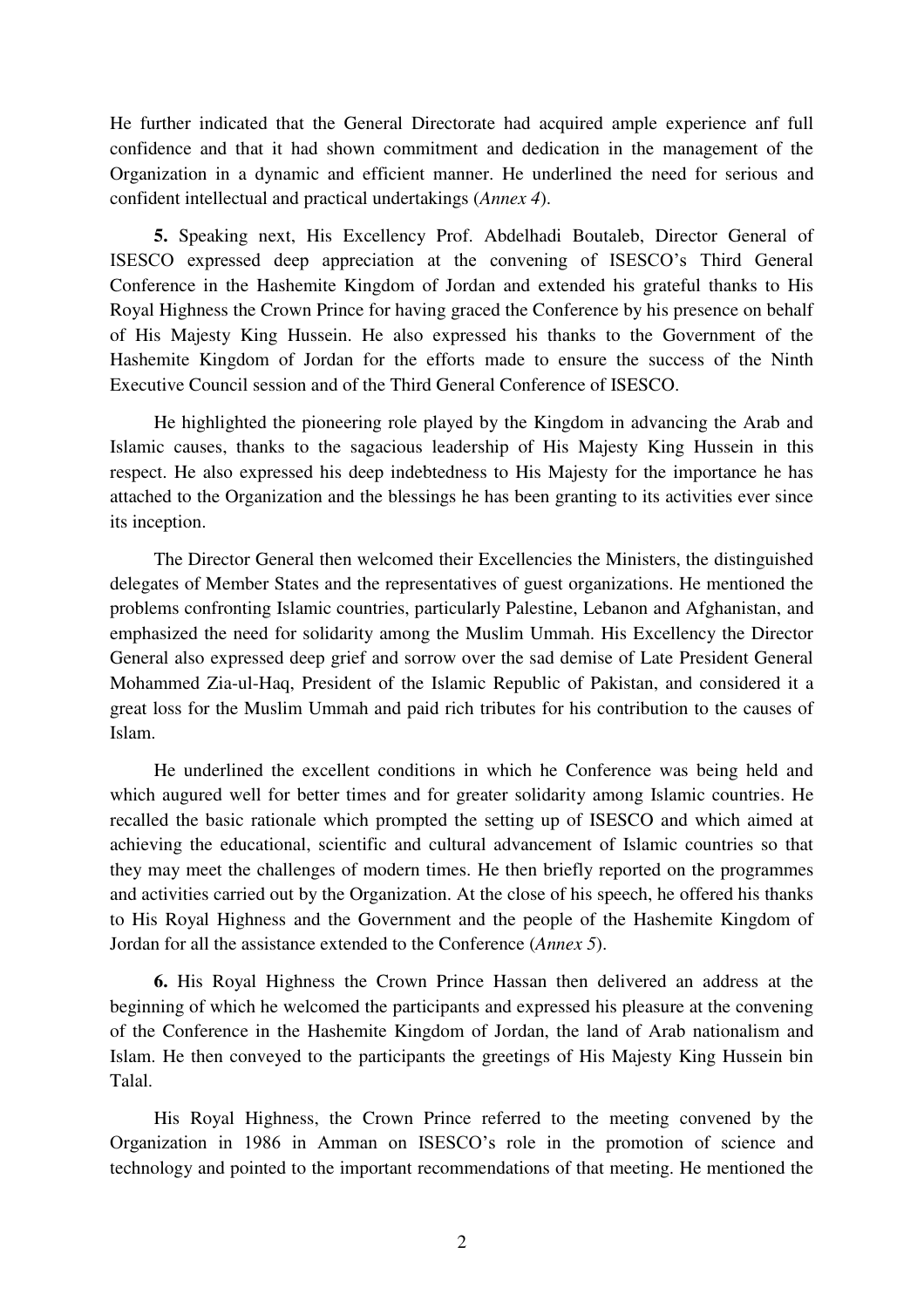next Plan of Action of the Organization, commending the dedication and the experience reflected therein, as well as the complementarity and the comprehensiveness which characterized the five major areas in the Plan, particularly with regard to the enchancement of the educational, scientific and cultural development of Islamic countries.

Speaking about the importance of eradication of illiteracy and dissemination of learning, His Royal Highness urged that the Islamic Organization as well as other institutions should work out an overall plan dealing with the problem of illiteracy in the Islamic World with a view to eradicating it before the end of the century. His Royal Highness referred to other important needs, particularly those related to setting up an Islamic publishing house, supporting Islamic communities in non-Muslim countries, establishment of an institute for teaching Islamic languages, training in scientific research methodology, rewriting the history of the civilizations of the Muslim Ummah, revision of school curricula and correction of information that distorts the image of Islam and Muslims, planning for an Islamic information policy, encouraging activities related to writing, publishing and undertaking of critical studies, in addition to laying down a comprehensive policy for scientific research and technology.

At the close of his address, His Royal Highness gave a brief account of the experience of the Hashemite Kingdom of Jordan in the fields of education, science and culture and of the achievements accomplished by its specialized institutions and centres (*Annex 6*).

**7.** At the end of the opening session, the delegations of the participating Member States and the representatives of the international organizations and institutions paid their respects to His Royal Highness Prince Hassan.

## **First plenary session**

**8.** The first plenary session was held at 13.00 on Saturday 2 Rabii II, 1409H / 12 November, 1988.

**9.** At the start of the meeting, His Excellency Mr. Thouquan Hindawi, Deputy Prime Minister and Minister of Education of the Hashemite Kingdom of Jordan, was elected Chairman of the Third General Conference by acclamation. The newly-elected Chairman thanked the delegations of the Member States for expressing their trust in electing him, a move which he regarded as a great honour for his country. He reiterated his Government's support to the Organization and expressed his special consideration for His Excellency Prof. Abdelhadi Boutaleb, the Director General, and his assistants for their intensive and continuous efforts aimed at developing the Organization. He also stressed the need for cooperation and solidarity among the Member States within the Organization's fields of competence (*Annex 7*).

**10.** The Chairman then conducted the elections of the remaining members of the Bureau as per agenda item. Their Excellencies the Ministers of the People's Republic of Bangladesh, the State of Kuwait and the Republic of Mali were elected as Vice-Chairmen, and the head of the delegation of the Islamic Republic of Pakistan as Rapporteur General of the Conference.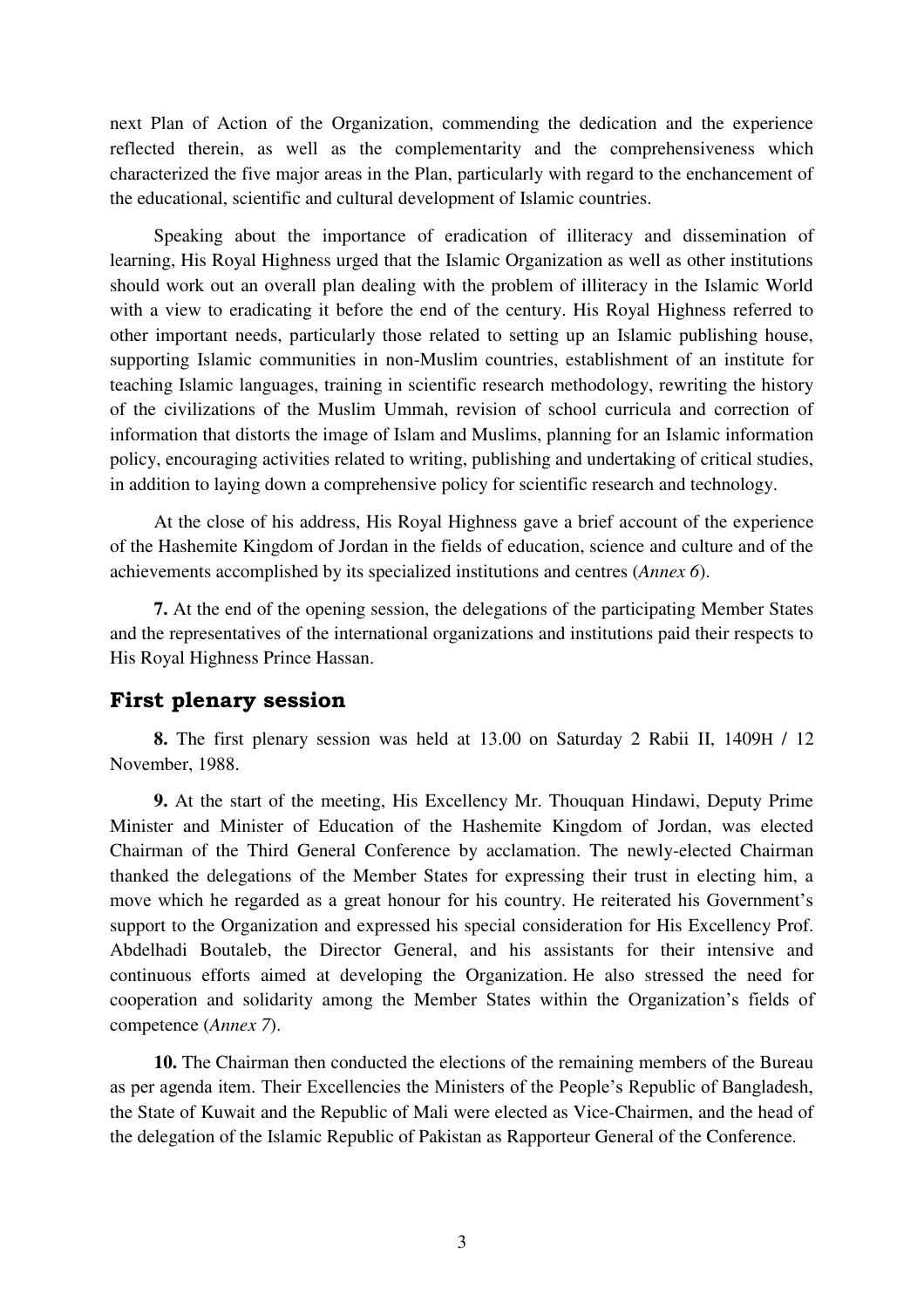**11.** The Chairman then introduced the draft agenda of the General Conference for consideration. The Conference unanimously endorsed it as in the attached document (*Annex 8*).

**12.** Before adjourning the meeting, the Chairman called on delegates of Member States to record the names of their respective representatives on the Programme Committee and the Legal, Administrative and Financial Affairs Committee in the proforma which was to be circulated by the Secretariat.

## **Second plenary session**

**13.** The Conference held its second plenary session on Saturday afternoon, 2 Rabii II, 1409H / 12 November, 1988, under the chairmanship of His Excellency Prof. Thouquan Hindawi, Deputy Prime Minister and Minister of Education.

**14.** The Conference adopted the address delivered by His Royal Highness the Crown Prince as an official document of the Conference for guiding its proceedings.

**15.** The report of the Chairman of the Executive Council for the period between the second and third sessions of the Conference was read out by the Executive Council Rapporteur, His Excellency Dr. Abul-Wafa Taftazani, from the Arab Republic of Egypt. He pointed out that the Council had convened in three regular sessions in the interval between and second and their third sessions of the General Conference to follow up the activities of the Organization and implementation of the programmes in the 1405-1408H / 1985-1988 threeyear Action Plan and to express its views on the next three-year Action Plan for 1408-1411H / 1988-1991 (*Annex 9*). The Conference took note of the report pending discussion on respective matters by the two Committees that were to be set up by the Conference.

**16.** The report on the activities of the Organization in the interval between the second and third sessions of the General Conference and on the financial situation of the Organization was presented to the Conference by His Excellency the Director General who indicated that despite the Organization's financial difficulties caused by failure of some Member States to honour their financial obligations, the General Directorate had succeeded in carrying out most of the programmes in the 1405-1408H / 1985-1988 Plan of Action. He also indicated that the Organization had to implement its programmes jointly with organizations and institutions operating in its fields of competence within the Islamic World and outside in view of its budget deficit. The Director General then gave an outline of the next 1408-1411H / 1988-1991 three-year Plan of Action, indicating that it comprised 86 programmes related to education, science and culture, information, the Islamic Information and Data Bank and the Organization's Printing Unit. He also pointed out that a US\$ 28,130,288 budget had been allocated to the proposed Action Plan, an amount which is identical to the budget of the previous three-year Action Plan with a 5% annual increase to allow for inflation.

The Conference took note of the Director General's Report pending discussion by the two Committees to be set up by the Conference (*Annex 10*).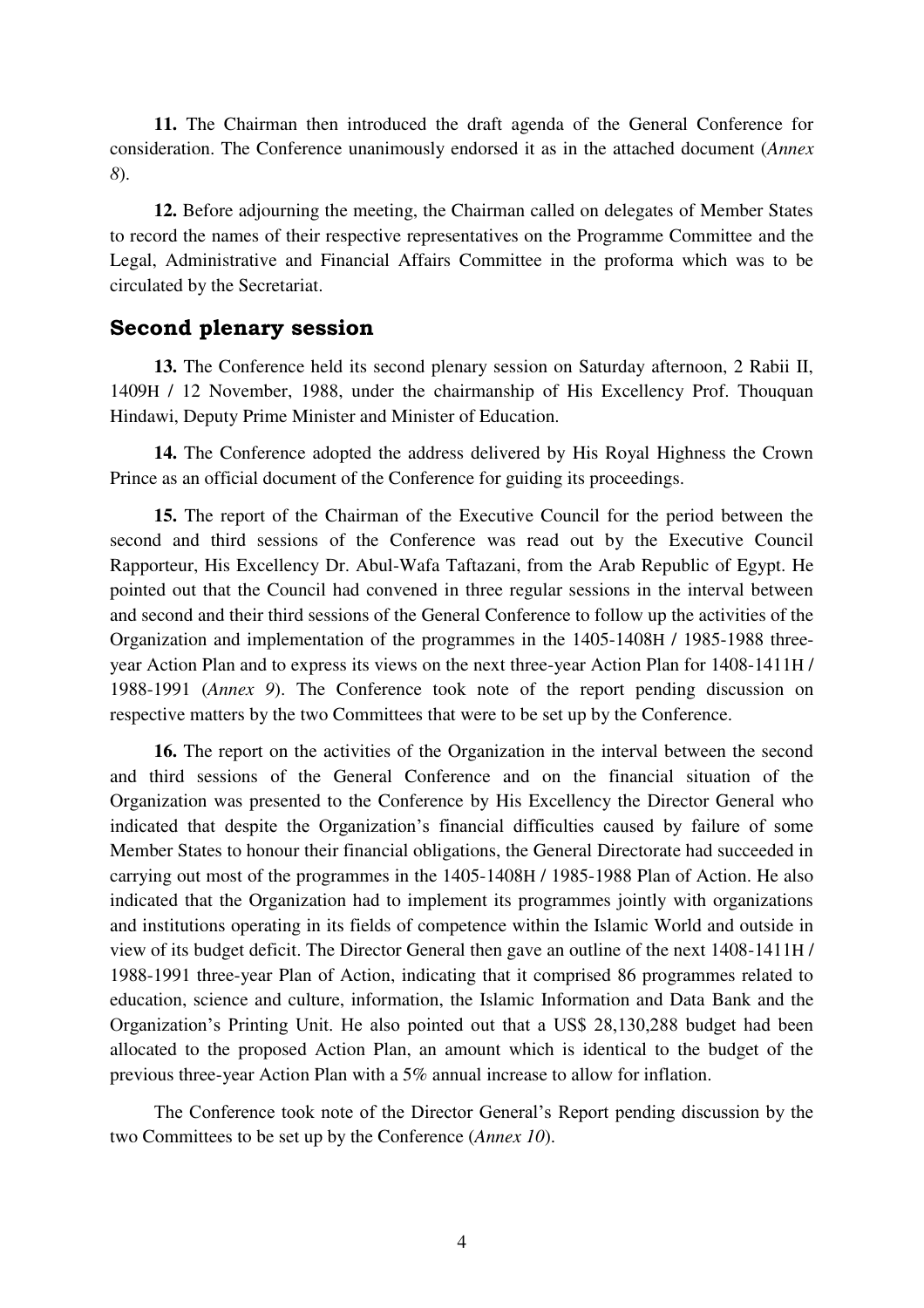**17.** His Excellency the Minister of Religious Affairs in the Republic of Indonesia and head of delegation announced that his Government had remitted 100,000 US\$ to the Organization towards the end of October 1988 in partial settlement of its contribution to the budget of the Organization. It was likewise announced by the Director General that he was handed over a remittance by His Excellency the Minister of Education in the Republic of Niger and head of delegation to cover his country's arrears for the 1982-1985 period. His Excellency the Minister of Education of the State of Kuwait and head of delegation announced that his Government was committed to paying its contribution to the budget of the Organization as of the date of ratification of its membership in the Organization and that its arrears for 1987-1988 were actually being transferred to the Organization. The head of the Republic of Chad delegation announced that his Government had paid part of its share, but wished to be exempted from 50% of its arrears.

**18.** Before adjourning the session, the Chairman pointed out that the Programme Committee and the Legal, Administrative and Financial Affairs Committee would convene and begin their work in the morning of Sunday 3 Rabii II, 1409H / 13 November, 1988.

## **Third plenary session**

**19.** The third plenary session was held in the morning of Sunday 3 Rabii II, 1409H / November 13, 1988. At the beginning of the session, it was decided that the plenary session be converted into Programme and Legal, Administrative and Financial Affairs Committees to elect the Bureaux of the Committees. The Bureaux were elected with the following composition:

#### **A- Programme Committee:**

- The Arab Republic of Egypt Chairman
- The Republic of Senegal Rapporteur

#### **B- Legal, Administrative and Financial Affairs Committee:**

- The Republic of Niger Chairman
- Palestine Rapporteur

**20.** On the situation of ISESCO, His Excellency the Director General presented a brief report for the six years of its life. He addressed the following four main points:

- a- the circumstances in which ISESCO was established for the purpose of consolidating Islamic solidarity on the basis of science, education and culture;
- b- the necessity for ISESCO to play its due role of coordination assigned to it by the Charter, among educational, scientific and cultural institutions within the framework of the Organization of the Islamic Conference, so as to avoid the duplication of the work and rationalize expenditure;
- c- the achievements accomplished by ISESCO through its previous action plans, under which 72 programmes were implemented for the benefit of 32 Islamic countries out of a total of 37 Member States;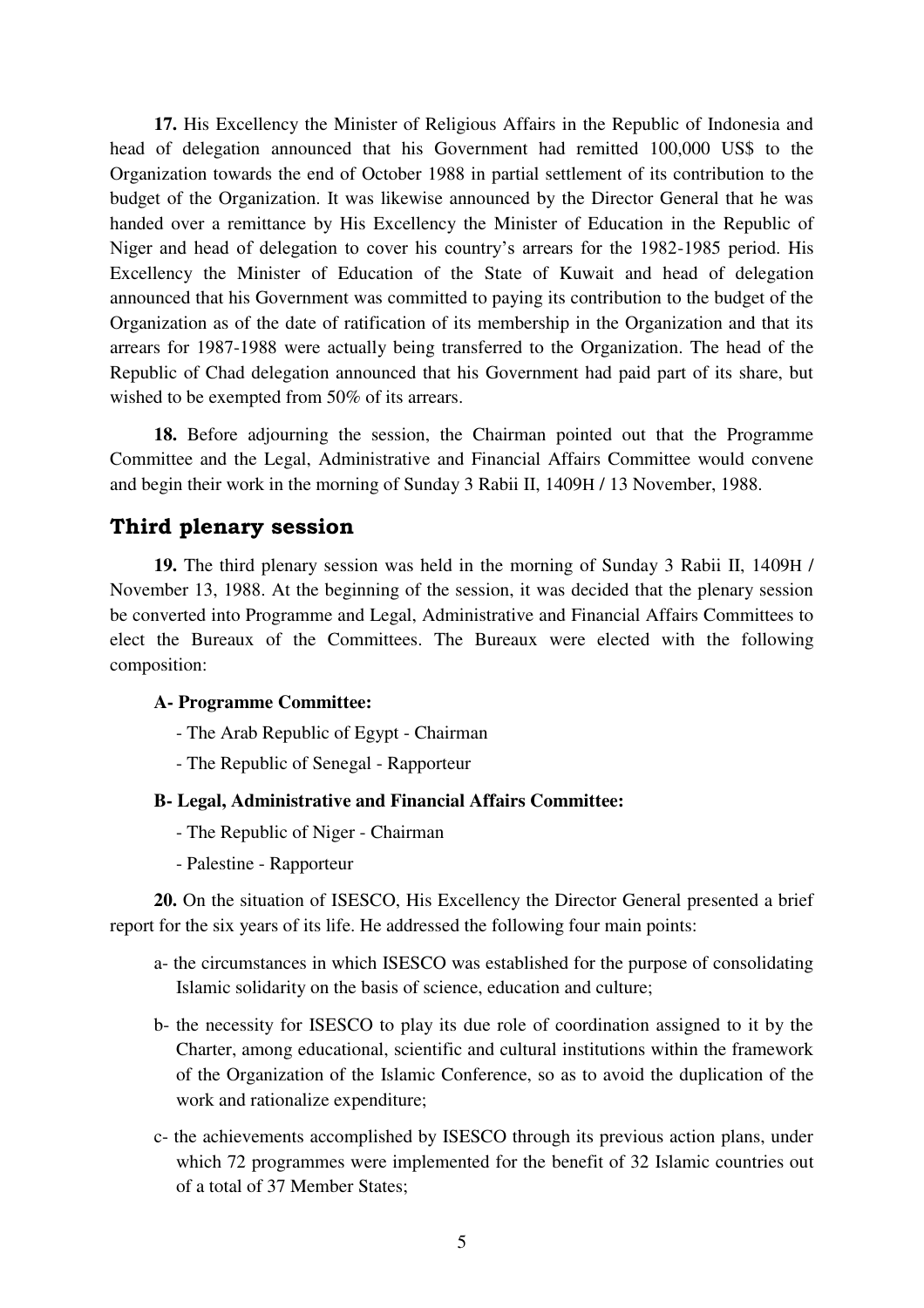d- the future orientation of ISESCO which depends on the political will of Member States to support the Organization, to develop it, and to provide it with its means of action (*Annex 11*).

**21.** Subsequently, a general debate was held on this question with the participation of chief delegates. Their statements centered mainly on the following:

- thanking His Majesty King Hussein, His Royal Highness Crown Prince Hassan, the Government and the People of the Hashemite Kingdom of Jordan for the generous hospitality and warm welcome extended to the participants and for the excellent preparations for the Conference;
- commending the continuous endeavours and action of His Excellency the Director General in the management of ISESCO affairs through his experience and wisdom and through the efforts of Deputies, Directors and entire staff of the Organization;
- thanking the Chairman and the members of the Executive Council for the efforts made in order to develop the Organization and promote its activities;
- appreciation for the achievements of ISESCO through implementation of the programmes and activities it had undertaken, notwithstanding the financial and other difficulties with which it was confronted;
- the necessity of filling the gaps in ISESCO's Charter and other statutory provisions in order to facilitate the work of the Organization and the need for streamlining of its structure;
- the necessity of implementing programmes on priority basis and according to such needs of Member States, with attention to more needy ones, taking into account equitable geographical distribution at the same time;
- the necessity of enabling ISESCO to play effectively its appropriate role and to achieve coordination among the institutions and centers operating in fields of its competence within the OIC system, and the necessity of making such recommendations to the Organization of the Islamic Conference and to the Islamic Conference of Foreign Ministers (*Annex 12*).

## **Fourth plenary session**

**22.** The fourth plenary session was held at 4.00 p.m. on Sunday 3 Rabii II, 1409H / November 13, 1988, and resumed general discussion on the situation of ISESCO, six years after its inception. Discussions concentrated mainly on the points as were discussed during the third plenary session.

**23.** The General Conference decided to send a message of congratulations to His Majesty King Hussein bin Talal on the auspicious occasion of His Majesty's birthday (*Annex 13*).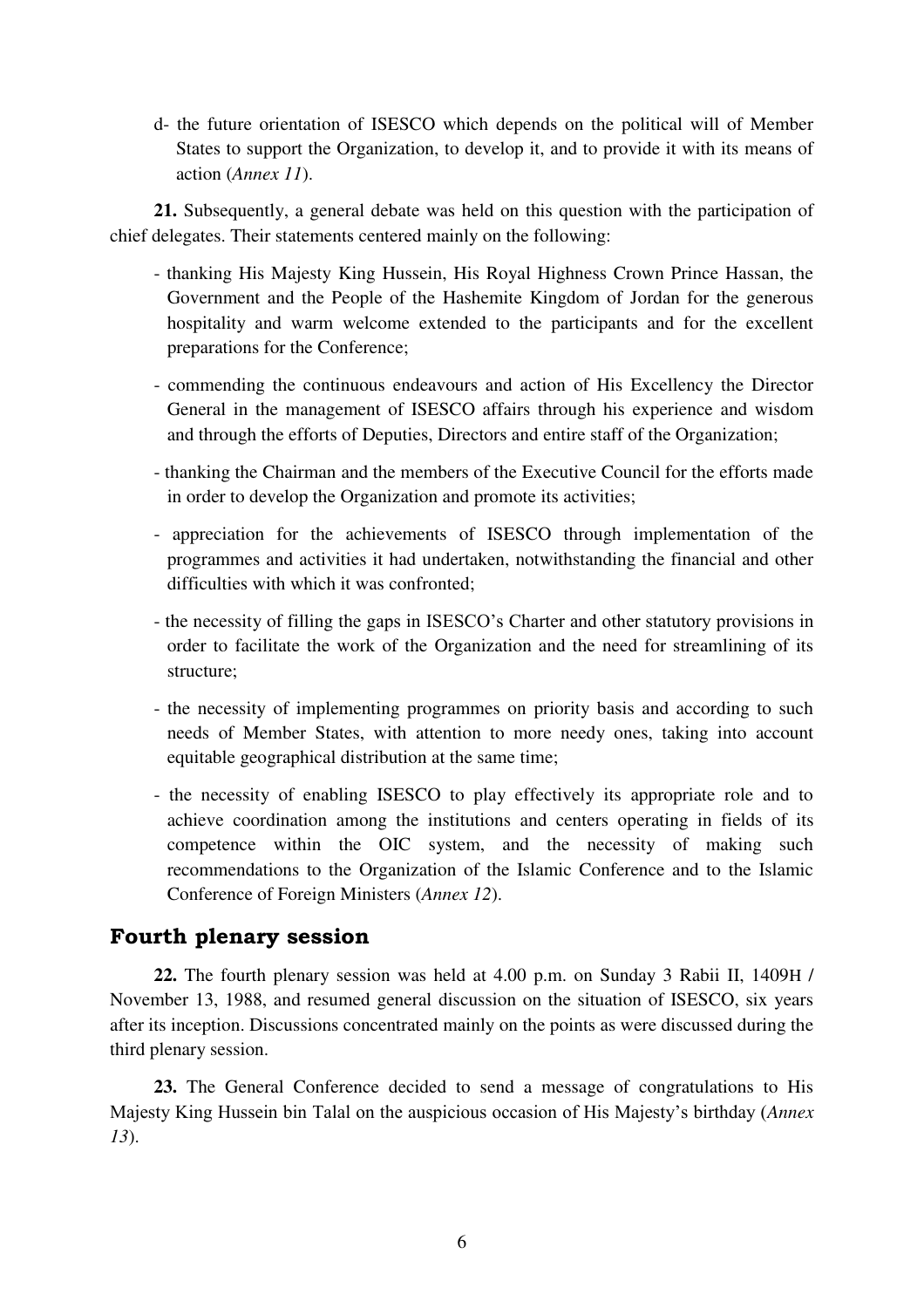**24.** Upon nomination by the Chief delegate of the Kingdom of Saudi Arabia, His Excellency Prof. Abdelhadi Boutaleb was unanimously re-elected by the General Conference as Director General of ISESCO for the next three-year period. He was given a standing ovation.

His Excellency Mr. Thouquan Hindawi, Deputy Prime Minister and Minister of Education of Jordan, and Chairman of the General Conference congratulated the Director General for the confidence placed in him by Member States, commending him as an eminent Muslim and Arab thinker. He then called upon Member States to provide full support to ISESCO's Director General in order to enable him to discharge his mission and achieve the objectives of ISESCO in the best conditions.

His Excellency Prof. Abdelhadi Boutaleb in reply thanked the Member States for the trust they reposed on him and for their determination to support the Organization.

## **Fifth plenary session**

**25.** The fifth plenary session was held in the morning of Monday 4 Rabii II, 1409H / 14 November, 1988.

**26.** The following representatives of international organizations addressed the Conference: His Excellency Dr. Mohieddin Saber, Director General of ALECSO, Dr. Mohamed Ibrahim Kazem, UNESCO, Dr. Ali Ibn Mohamed Al-Towegry, Director General of the Arab Bureau of Education for the Gulf States, Dr. Al-Mukhtar Dirah on behalf of Dr. Ahmed Al Shareef, Secretary General of the World Islamic Call Society. In their statements, they congratulated His Excellency Prof. Abdelhadi Boutaleb on his re-election as Director General of ISESCO for the next three years. They commended his contributions and wished him all success during the next tenure. They also praised the fruitful and constructive cooperation which existed between their institutions/organizations and the Islamic Educational, Scientific and Cultural Organization (ISESCO). They likewise expressed the hope that this cooperation would be further enhanced and consolidated (*Annex 14*).

**27.** As regards the amendments proposed to the Charter and recommended by the Executive Council, the Conference decided to postpone its consideration and set up a Committee to be nominated by the Conference Bureau to comprehensively and critically review the Charter, rules of procedure and all other related matters which may require attention (*Resolution CG/III/88/ODG*) and to submit a report to the Fourth General Conference. The Conference recommended to the Member States to send their proposals within six months' time to His Excellency the Director General to be submitted to the abovementioned Committee (*Annex 15*).

**28.** The General Conference considered the recommendation of the Executive Council on coordination. His Excellency the Director General gave full background of the question. The General Conference gave mandate to His Excellency the Director General to inform the Islamic Conference of Foreign Minister and the Organization of the Islamic Conference of the desire of the General Conference of ISESCO to stress the importance of ISESCO as an apex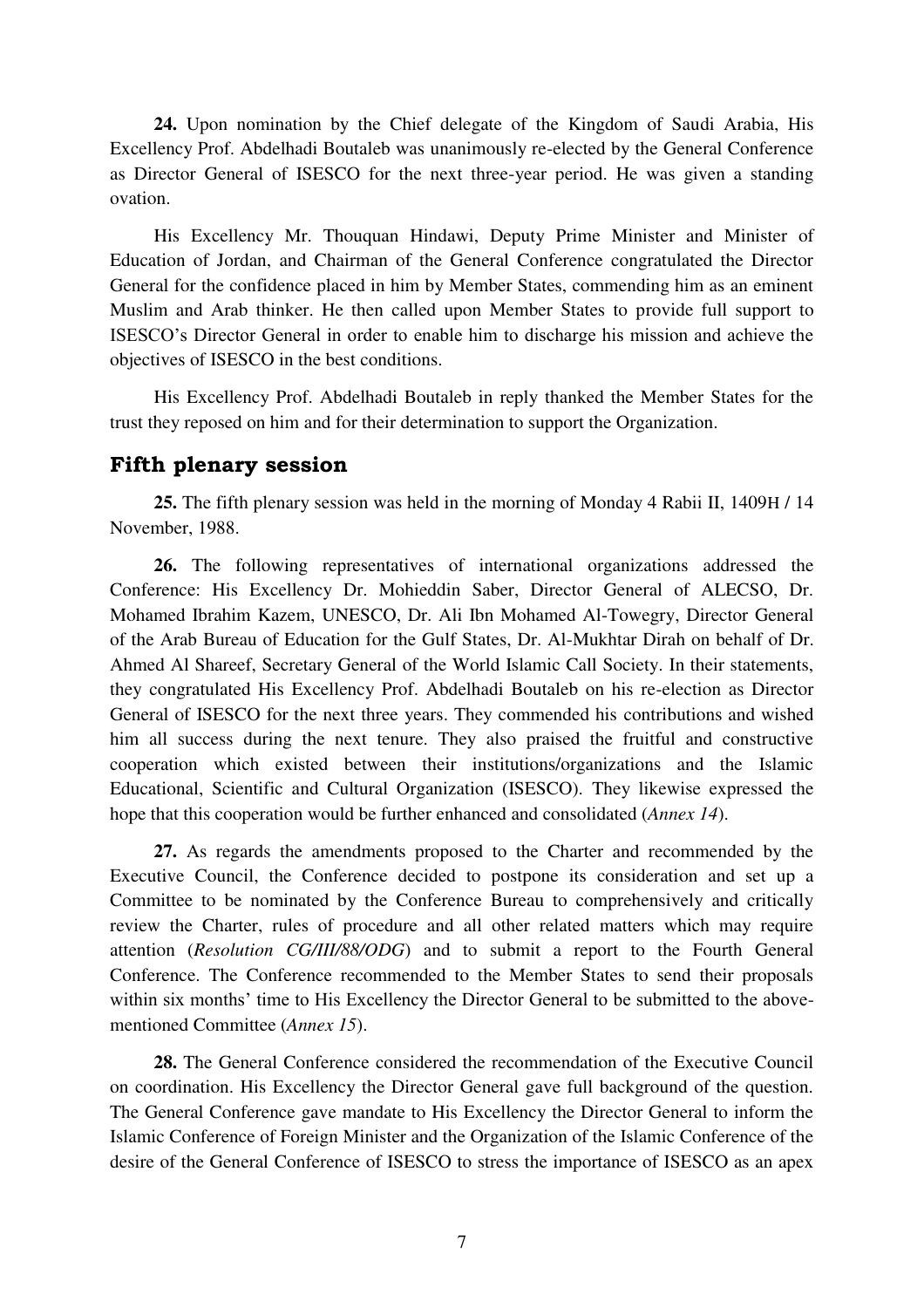Organization in charge of coordination activities in the fields of education, science and culture within the framework of OIC.

The General Conference also gave mandate to the Director General to inform the Islamic Conference of Foreign Minister and the Organization of the Islamic Conference of the desire of the General Conference of ISESCO to review the functions of OIC subsidiary organizations operating in these fields by them in order to either integrate them in ISESCO or, if necessary, abolish them (*Annex 16*).

**29.** The Headquarters Convention signed by the Islamic Organization (ISESCO) and the Government of the Kingdom of Morocco was endorsed unanimously, and the recommendation of the Ninth Executive Council session in this regard was endorsed (*Annex 17*) including the decision to send a message to His Majesty King Hassan II of Morocco expressing gratitude for his kindness of providing such facilities for establishing ISESCO headquarters in Rabat (*Annex 18*).

## **Sixth plenary session**

**30.** The sixth plenary session was held in the morning of Tuesday 5 Rabii II, 1409H / 15 November, 1988.

**31.** The General Conference welcomed the announcement of the proclamation of the State of Palestine on the Palestine land with Jerusalem as the capital and decided, at the initiative of the head of the delegation of Senegal, to send a message in this respect to the Palestine National Council held in Algiers (*Annex 19*).

**32.** The General Conference decided exceptionally to extend the mandate of the members of the present Executive Council until the convening of the fourth regular General Conference.

**33.** The General Conference decided to convene its fourth session in ISESCO's headquarters in Rabat, during the first week of November 1991.

#### **Seventh plenary session**

**34.** The General Conference held its seventh plenary session in the afternoon of Tuesday 5 Rabii II, 1409H / November 15, 1988, to examine the reports of the Programme Committee and of the Legal, Administrative and Financial Affairs Committee.

**35.** The General Conference adopted the Report of the Programme Committee (*Annex 20*).

**36.** The General Conference adopted the Report of the Legal, Administrative and Financial Affairs Committee (*Annex 21*) upon discussion of the paragraphs in the report pertaining to the three-year Budget (1408-1411H / 1988-1991 and the amendments to some of the internal regulations of the Organization. Subsequently, the General Conference decided the following: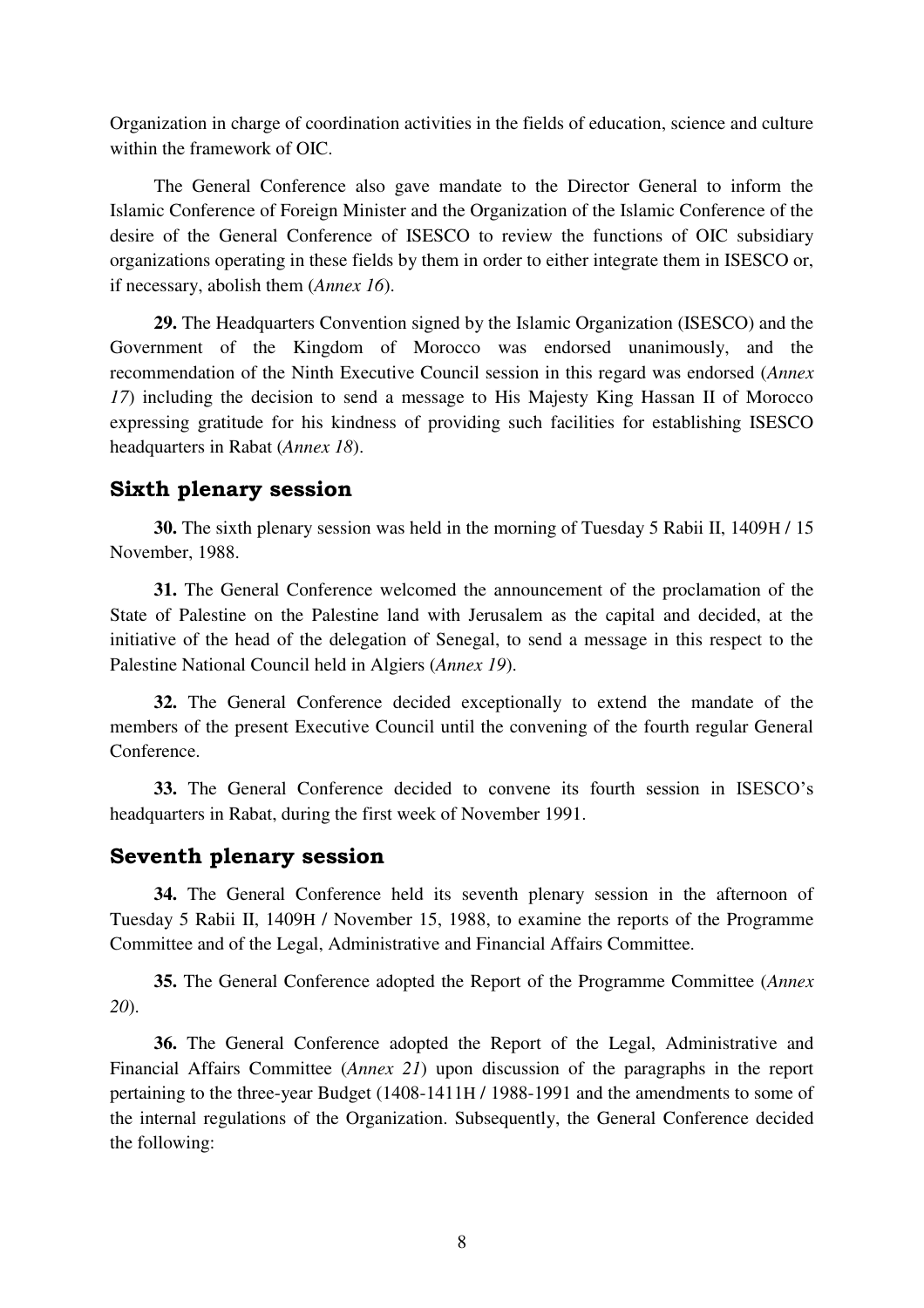- **a-** as regards the three-year Budget 1408-1411H / 1988-1991, the General Conference adopted a budget to the amount of US\$ 28,130,288 at the majority of present and voting Member States. This amount is equal to the previous three-year Budget for the 1405-1408H / 1985-1988 period, increased by 5% to make up for inflation.
- **b-** as regards amendments to some of the provisions of the Rules of Procedure of the General Conference and of the Financial Regulations, the General Conference and of the Financial Regulations, the General Conference decided to postpone their consideration and referred them to the Committee it set up to examine amendments to the Charter as well as to other internal regulations.

## **Closing session**

**37.** The closing session was held in the evening of Tuesday 5 Rabii II 1409H / November 15, 1988, and was devoted to consideration of the draft Final Report, which was read out by the Rapporteur General of the General Conference and representative of Pakistan, His Excellency Dr. S.M. Qureshi. The General Conference adopted the Final Report.

**38.** The representative of Malaysia, His Excellency Mr. Tan Sri Abdur Rahman, spoke on behalf of Asian Member States and expressed thanks and appreciation to the Government of the Hashemite Kingdom of Jordan for hosting the Conference. He praised the speech of His Royal Highness the Crown Prince and commended the achievements of the Organization. He further suggested that each Member State should, in the future, bear the costs of the participation of its delegation in the Organization's meetings and conferences as is the case in other international organizations (*Annex 22*).

**39.** Then, the representative of Niger and Minister of Education, His Excellency Lt. Col. Ousmane Gazere, took the floor on behalf of African delegations, thanked the Hashemite Kingdom of Jordan and praised the wisdom, moderation and deep interest taken by His Excellency the Director General of ISESCO in the affairs of the Muslim Ummah and his dedication in serving it. He stressed that it was necessary for African Member States to support the Organization, for it embodied part of the ambitions of these states. He then expressed his pride at the establishment of the Palestinian State (*Annex 23*).

**40.** The representatives of the Kingdom of Morocco and of the Arab Republic of Egypt spoke on behalf of the Arab group and expressed thanks and appreciation to the Hashemite Kingdom of Jordan for the generous hospitality and warm welcome extended to the participants in the Conference. They also praised the wisdom and extensive experience of the Director General in running the Organization and seeking to achieve its noble objectives (*Annexes 24* & *25*).

**41.** The General Conference decided to send a message of thanks and gratitude to His Majesty King Hussein bin Talal, Monarch of the Hashemite Kingdom of Jordan, for his gracious solicitude towards the Conference (*Annex 26*).

**42.** His Excellency the Director General took the floor and thanked Almighty Allah for the success of the proceedings of the Third General Conference. He also expressed gratitude